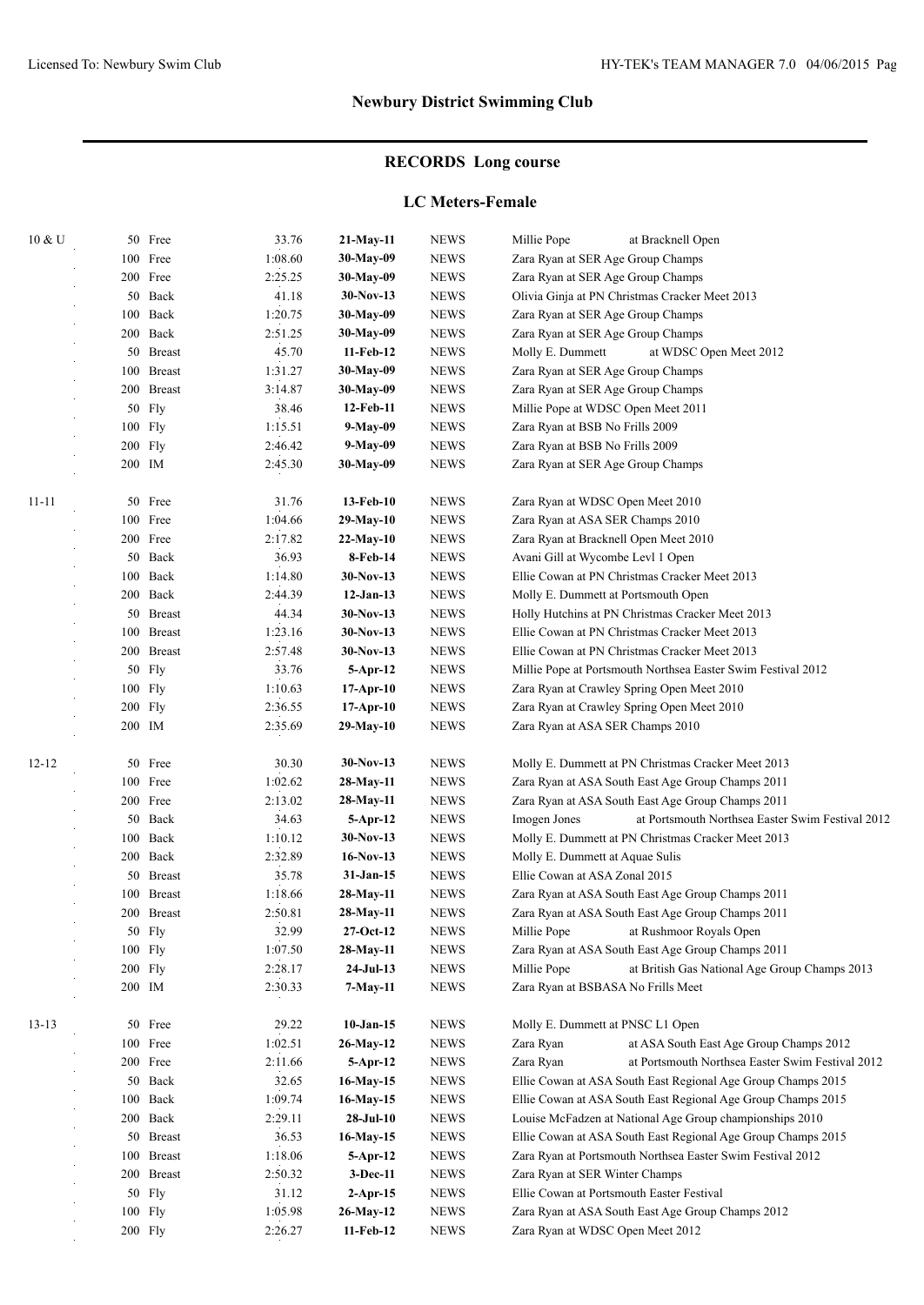# **RECORDS Long course**

| $13 - 13$ | 200 IM  |            | 2:28.38  | 5-Apr-12    | <b>NEWS</b>                    | Zara Ryan at Portsmouth Northsea Easter Swim Festival 2012        |                                                              |  |
|-----------|---------|------------|----------|-------------|--------------------------------|-------------------------------------------------------------------|--------------------------------------------------------------|--|
| 14-14     |         | 50 Free    | 28.56    | 29-May-15   | <b>NEWS</b>                    |                                                                   | Molly E. Dummett at Cardiff International Open Meet 2015     |  |
|           |         | 100 Free   | 1:01.15  | 16-May-15   | <b>NEWS</b>                    | Molly E. Dummett at ASA South East Regional Age Group Champs 2015 |                                                              |  |
|           |         | 200 Free   | 2:12.45  | 25-May-13   | <b>NEWS</b>                    | Zara Ryan at ASA South East Regional Age Group Champs             |                                                              |  |
|           |         | 50 Back    | 32.44    | $3-Dec-11$  | <b>NEWS</b>                    | Louise McFadzen                                                   | at SER Winter Champs                                         |  |
|           |         | 100 Back   | 1:07.70  | $3-Dec-11$  | <b>NEWS</b>                    | Louise McFadzen                                                   | at SER Winter Champs                                         |  |
|           |         | 200 Back   | 2:24.68  | 3-Dec-11    | <b>NEWS</b>                    | Louise McFadzen at SER Winter Champs                              |                                                              |  |
|           |         | 50 Breast  | 39.01    | $2-Apr-15$  | <b>NEWS</b>                    | Molly E. Dummett at Portsmouth Easter Festival                    |                                                              |  |
|           |         | 100 Breast | 1:17.92  | $25-May-13$ | <b>NEWS</b>                    | Zara Ryan                                                         | at ASA South East Regional Age Group Champs                  |  |
|           |         | 200 Breast | 2:47.02  | 25-May-13   | <b>NEWS</b>                    | Zara Ryan                                                         | at ASA South East Regional Age Group Champs                  |  |
|           |         | 50 Fly     | 29.38    | 29-Mar-13   | <b>NEWS</b>                    | Zara Ryan                                                         | at Portsmouth Easter Festival                                |  |
|           |         | 100 Fly    | 1:04.13  | $25-May-13$ | <b>NEWS</b>                    | Zara Ryan                                                         | at ASA South East Regional Age Group Champs                  |  |
|           | 200 Fly |            | 2:21.75  | 25-May-13   | <b>NEWS</b>                    | Zara Ryan                                                         | at ASA South East Regional Age Group Champs                  |  |
|           |         | 200 IM     | 2:24.09  | 25-May-13   | <b>NEWS</b>                    | Zara Ryan                                                         | at ASA South East Regional Age Group Champs                  |  |
|           |         |            |          |             |                                |                                                                   |                                                              |  |
| $15 - 15$ |         | 50 Free    | 29.06    | $30-Nov-13$ | <b>NEWS</b>                    |                                                                   | Zara Ryan at PN Christmas Cracker Meet 2013                  |  |
|           |         | 100 Free   | 1:02.54  | $15-Jun-12$ | <b>NEWS</b>                    | Louise McFadzen<br>at Cardiff International Open                  |                                                              |  |
|           |         | 200 Free   | 2:13.60  | $5-May-12$  | <b>NEWS</b>                    | Louise McFadzen at ASA South East Regional Youth Champs 2012      |                                                              |  |
|           |         | 50 Back    | 32.15    | 17-Apr-14   | <b>NEWS</b>                    | Lizzy Shore at Portsmouth Easter Meet                             |                                                              |  |
|           |         | 100 Back   | 1:07.85  | $17-JuI-12$ | <b>NEWS</b>                    |                                                                   | Louise McFadzen at ASA National Youth Champs 2012            |  |
|           |         | 200 Back   | 2:24.40  | $17-JuI-12$ | <b>NEWS</b>                    | Louise McFadzen                                                   | at ASA National Youth Champs 2012                            |  |
|           |         | 50 Breast  | 43.20    | 17-Apr-14   | <b>NEWS</b>                    | Lucy H. Wilkins at Portsmouth Easter Meet                         |                                                              |  |
|           |         | 100 Breast | 1:17.16  | $16-Nov-13$ | <b>NEWS</b>                    | Zara Ryan at Aquae Sulis                                          |                                                              |  |
|           |         | 200 Breast | 2:46.98  | 3-May-14    | <b>NEWS</b>                    |                                                                   | Zara Ryan at ASA South East Regional Youth Champs 2014       |  |
|           |         | 50 Fly     | 29.13    | $16-Nov-13$ | <b>NEWS</b>                    | Zara Ryan at Aquae Sulis                                          |                                                              |  |
|           |         | 100 Fly    | 1:03.67  | $16-Nov-13$ | <b>NEWS</b>                    | Zara Ryan at Aquae Sulis                                          |                                                              |  |
|           | 200 Fly |            | 2:21.63  | 25-Jan-14   | <b>NEWS</b>                    | Zara Ryan at ASA Zonal Champs South                               |                                                              |  |
|           |         | 200 IM     | 2:24.58  | $16-Nov-13$ | <b>NEWS</b>                    | Zara Ryan at Aquae Sulis                                          |                                                              |  |
| 16 & 0    |         | 50 Free    | 29.45    | $4-May-13$  | <b>NEWS</b>                    | Louise McFadzen                                                   | at ASA South East Regional Youth Champs 2013                 |  |
|           |         | 100 Free   | 1:02.57  | $25-Oct-13$ | <b>NEWS</b>                    |                                                                   | Rhona W. Austin at National Masters Champs 2013              |  |
|           |         | 200 Free   | 2:12.06  | 29-Mar-13   | <b>NEWS</b>                    | Louise McFadzen                                                   | at Portsmouth Easter Festival                                |  |
|           |         | 50 Back    | 33.49    | 4-May-13    | <b>NEWS</b>                    |                                                                   | Louise McFadzen at ASA South East Regional Youth Champs 2013 |  |
|           |         | 100 Back   | 1:09.04  | $4-May-13$  | <b>NEWS</b>                    |                                                                   | Louise McFadzen at ASA South East Regional Youth Champs 2013 |  |
|           |         | 200 Back   | 2:24.94  | 18-May-13   | <b>NEWS</b>                    | Louise McFadzen at Bracknell Open Meet                            |                                                              |  |
|           |         | 50 Breast  | 36.77    | 16-May-15   | <b>NEWS</b>                    |                                                                   | Zara Ryan at ASA South East Regional Age Group Champs 2015   |  |
|           |         | 100 Breast | 1:25.56  | 30-Jul-11   | <b>NEWS</b>                    | Clare Wills                                                       | at RRSC Masters and Senior Age Group                         |  |
|           |         | 200 Breast | 3:59.99  | $1-Jan-01$  |                                | Standard                                                          |                                                              |  |
|           |         |            | 29.55    |             |                                |                                                                   |                                                              |  |
|           |         | 50 Fly     |          | $5-Aug-14$  | <b>NEWS</b>                    | Zara Ryan at ASA Nationals (Youth) 2014                           |                                                              |  |
|           |         | 100 Fly    | 1:03.89  | $11-Apr-15$ | <b>NEWS</b>                    | Zara Ryan at Rushmoor Royals L1 Open                              |                                                              |  |
|           |         | 200 Fly    | 2:22.26  | 16-May-15   | <b>NEWS</b>                    |                                                                   | Zara Ryan at ASA South East Regional Age Group Champs 2015   |  |
|           |         | 200 IM     | 2:24.80  | $5-Aug-14$  | <b>NEWS</b>                    | Zara Ryan at ASA Nationals (Youth) 2014                           |                                                              |  |
| Open      |         | 400 Free   | 4:31.27  | $8-Jun-13$  | <b>NEWS</b>                    | Louise McFadzen                                                   | at Cardiff International Open                                |  |
|           |         | 800 Free   | 9:20.84  | $4-May-13$  | <b>NEWS</b>                    | Louise McFadzen                                                   | at ASA South East Regional Youth Champs 2013                 |  |
|           |         | 1500 Free  | 19:06.27 | 27-Feb-10   | <b>NEWS</b>                    | Louise McFadzen                                                   | at BS&B County Champs 2010 (distance)                        |  |
|           | 400 IM  |            | 5:10.43  | $25-Jan-14$ | ${\bf N}{\bf E}{\bf W}{\bf S}$ | Zara Ryan at ASA Zonal Champs South                               |                                                              |  |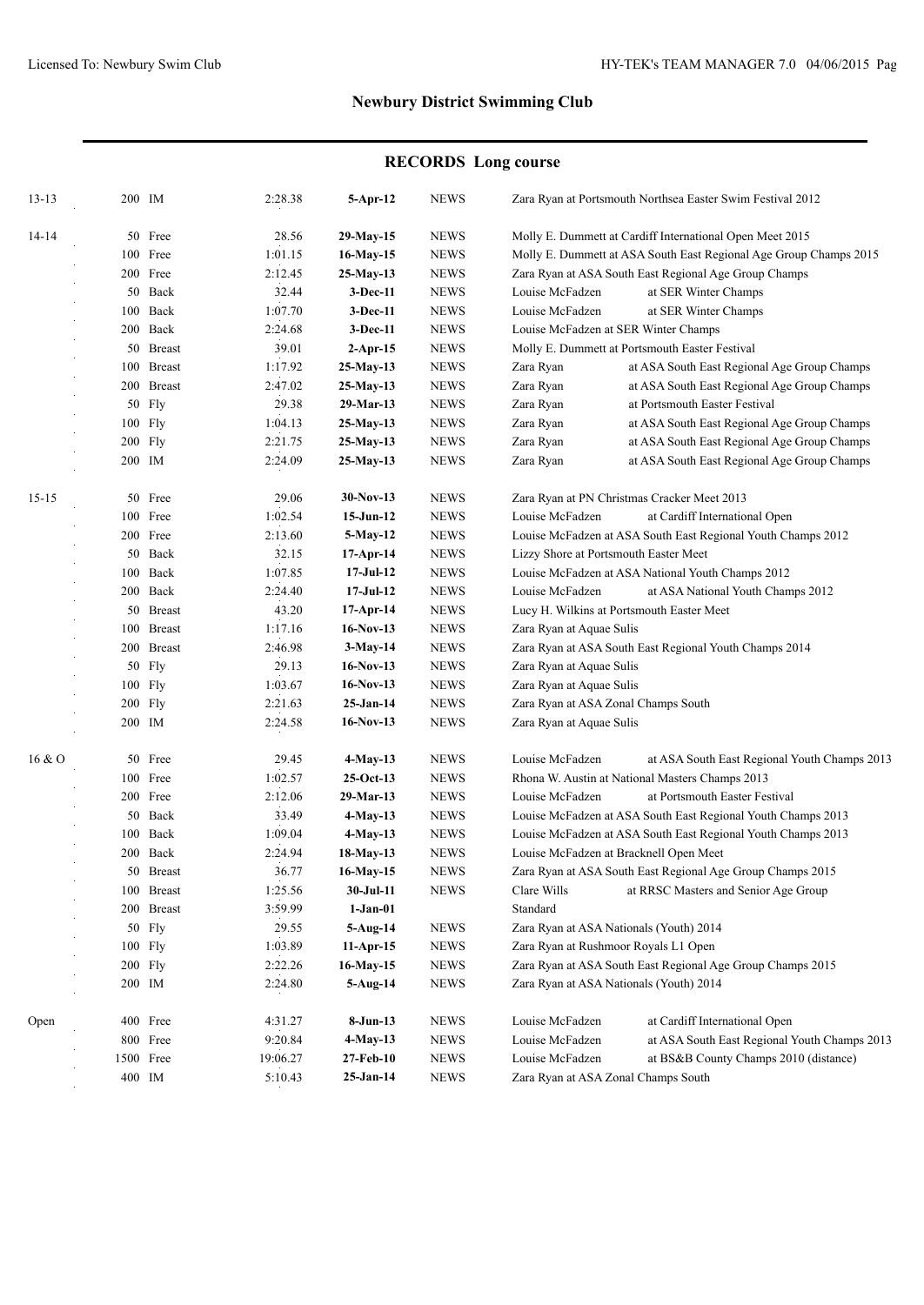# **RECORDS Long course**

### **LC Meters-Male**

| 10 & U    |     | 50 Free             | 33.04       | 21-May-11       | <b>NEWS</b>                           | Jack R. Tucker at Bracknell Open                              |  |
|-----------|-----|---------------------|-------------|-----------------|---------------------------------------|---------------------------------------------------------------|--|
|           | 100 | Free                | 1:15.44     | 18-May-13       | <b>NEWS</b>                           | Luca Vicaria<br>at Bracknell Open Meet                        |  |
|           |     | 200 Free            | 2:44.31     | 18-May-13       | <b>NEWS</b>                           | Luca Vicaria<br>at Bracknell Open Meet                        |  |
|           | 50  | Back                | 42.10       | 30-Mar-13       | <b>NEWS</b>                           | Ellis Dixon<br>at Rushmoor easter Open                        |  |
|           | 100 | Back                | 1:26.04     | 21-May-11       | <b>NEWS</b>                           | Jack R. Tucker at Bracknell Open                              |  |
|           | 200 | Back                | 3:26.86     | 30-Mar-13       | <b>NEWS</b>                           | Warwick Buckland<br>at Rushmoor easter Open                   |  |
|           | 50  | <b>Breast</b>       | 44.45       | 30-Mar-13       | <b>NEWS</b>                           | Ellis Dixon<br>at Rushmoor easter Open                        |  |
|           | 100 | <b>Breast</b>       | 1:37.38     | 30-May-09       | <b>NEWS</b>                           | James McFadzen at SER Age Group Champs                        |  |
|           | 200 | <b>Breast</b>       | 3:20.49     | 30-May-09       | <b>NEWS</b>                           | James McFadzen at SER Age Group Champs                        |  |
|           | 50  | Fly                 | 45.04       | 31-Mar-12       | <b>NEWS</b>                           | Jordan F. Hobbs<br>at Bracknell L3                            |  |
|           | 100 | Fly                 | 1:59.99     | $1-Jan-01$      |                                       | Standard                                                      |  |
|           |     | 200 Fly             | 3:59.99     | $1-Jan-01$      |                                       | Standard                                                      |  |
|           |     | 200 IM              | 3:27.85     | 14-Dec-07       | <b>NEWS</b>                           | Christopher Regan<br>at Plymouth Leander LC Level 1 Open Meet |  |
|           |     |                     |             |                 |                                       |                                                               |  |
| $11 - 11$ | 50  | Free                | 32.16       | 31-Mar-12       | <b>NEWS</b>                           | Jack R. Tucker at Bracknell L3                                |  |
|           |     | 100 Free            | 1:10.22     | $29-May-10$     | <b>NEWS</b>                           | James McFadzen at ASA SER Champs 2010                         |  |
|           |     | 200 Free<br>2:30.32 | $29-May-10$ | <b>NEWS</b>     | James McFadzen at ASA SER Champs 2010 |                                                               |  |
|           | 50  | Back                | 39.37       | 31-Mar-12       | <b>NEWS</b>                           | Jack R. Tucker<br>at Bracknell L3                             |  |
|           | 100 | Back                | 1:21.63     | $17-Apr-10$     | <b>NEWS</b>                           | James McFadzen at Crawley Spring Open Meet 2010               |  |
|           | 200 | Back                | 2:48.59     | $29-May-10$     | <b>NEWS</b>                           | James McFadzen at ASA SER Champs 2010                         |  |
|           | 50  | <b>Breast</b>       | 44.49       | $16$ -Jan- $10$ | <b>NEWS</b>                           | James McFadzen at Rushmoor Royals NY Open 2010                |  |
|           | 100 | <b>Breast</b>       | 1:23.22     | 26-May-12       | <b>NEWS</b>                           | Ben Hutchins at ASA South East Age Group Champs 2012          |  |
|           | 200 | <b>Breast</b>       | 3:00.25     | 26-May-12       | <b>NEWS</b>                           | Ben Hutchins at ASA South East Age Group Champs 2012          |  |
|           | 50  | Fly                 | 39.02       | 31-Mar-12       | <b>NEWS</b>                           | Jack R. Tucker<br>at Bracknell L3                             |  |
|           |     | 100 Fly             | 1:24.79     | $30-Nov-13$     | <b>NEWS</b>                           | Luca Vicaria at PN Christmas Cracker Meet 2013                |  |
|           |     | 200 Fly             | 3:26.43     | $17-May-08$     | <b>NEWS</b>                           | Jafer Shah<br>at Bracknell Open Meet 2008                     |  |
|           |     | 200 IM              | 2:59.11     | $21-Apr-12$     | <b>NEWS</b>                           | Jack R. Tucker at Crawley Spring Open Meet 2012               |  |
|           |     |                     |             |                 |                                       |                                                               |  |
| $12 - 12$ |     | 50 Free             | 29.35       | 18-May-13       | <b>NEWS</b>                           | Jack R. Tucker<br>at Bracknell Open Meet                      |  |
|           |     | 100 Free            | 1:03.07     | 16-Feb-13       | <b>NEWS</b>                           | Ryan Sitton at Wycombe Open 2013                              |  |
|           |     | 200 Free            | 2:22.03     | 16-Feb-13       | <b>NEWS</b>                           | Ryan Sitton at Wycombe Open 2013                              |  |
|           | 50  | Back                | 34.72       | 16-Feb-13       | <b>NEWS</b>                           | <b>Ryan Sitton</b><br>at Wycombe Open 2013                    |  |
|           |     | 100 Back            | 1:10.57     | 7-May-11        | <b>NEWS</b>                           | James McFadzen at BSBASA No Frills Meet                       |  |
|           | 200 | Back                | 2:36.06     | 21-May-11       | <b>NEWS</b>                           | James McFadzen at Bracknell Open                              |  |
|           | 50  | <b>Breast</b>       | 35.37       | 29-Mar-13       | <b>NEWS</b>                           | <b>Ben Hutchins</b><br>at Portsmouth Easter Festival          |  |
|           | 100 | <b>Breast</b>       | 1:16.13     | 25-May-13       | <b>NEWS</b>                           | Ben Hutchins at ASA South East Regional Age Group Champs      |  |
|           |     | 200 Breast          | 2:41.51     | 25-May-13       | <b>NEWS</b>                           | Ben Hutchins at ASA South East Regional Age Group Champs      |  |
|           |     | 50 Fly              | 35.30       | 11-Apr-15       | <b>NEWS</b>                           | Luca Vicaria at Rushmoor Royals L1 Open                       |  |
|           |     | 100 Fly             | 1:16.91     | 6-May-06        | <b>NEWS</b>                           | Aman Shah<br>at BSB No Frills NQT Meet 2006                   |  |
|           |     | 200 Fly             | 3:59.99     | $1-Jan-01$      |                                       | Standard                                                      |  |
|           |     | 200 IM              | 2:36.75     | $18-May-13$     | <b>NEWS</b>                           | Jack R. Tucker<br>at Bracknell Open Meet                      |  |
|           |     |                     |             |                 |                                       |                                                               |  |
| $13 - 13$ |     | 50 Free             | 27.87       | $11-Jan-14$     | <b>NEWS</b>                           | Ryan Sitton at PNSC New Year Level 1 Open Meet                |  |
|           |     | 100 Free            | 59.81       | $11-Jan-14$     | <b>NEWS</b>                           | Ryan Sitton at PNSC New Year Level 1 Open Meet                |  |
|           |     | 200 Free            | 2:11.67     | $30-Nov-13$     | <b>NEWS</b>                           | Ryan Sitton at PN Christmas Cracker Meet 2013                 |  |
|           |     | 50 Back             | 30.87       | $27-Oct-12$     | <b>NEWS</b>                           | James McFadzen at Rushmoor Royals Open                        |  |
|           |     | 100 Back            | 1:04.52     | 15-Dec-12       | <b>NEWS</b>                           | James McFadzen at PNSC Christmas Cracker meet 2012            |  |
|           |     | 200 Back            | 2:21.79     | $22-JuI-12$     | <b>NEWS</b>                           | James McFadzen at ASA National Age Group Champs 2012          |  |
|           |     | 50 Breast           | 34.17       | $30-Nov-13$     | <b>NEWS</b>                           | Ben Hutchins at PN Christmas Cracker Meet 2013                |  |
|           |     | 100 Breast          | 1:12.13     | $17-Apr-14$     | <b>NEWS</b>                           | Ben Hutchins at Portsmouth Easter Meet                        |  |
|           |     | 200 Breast          | 2:34.70     | 31-May-14       | <b>NEWS</b>                           | Ben Hutchins at ASA South East Regional Age Group Champ 2014  |  |
|           |     | 50 Fly              | 30.76       | 8-Feb-14        | <b>NEWS</b>                           | Ryan Sitton at Wycombe Levl 1 Open                            |  |
|           |     | 100 Fly             | 1:59.99     | $1-Jan-01$      |                                       | Standard                                                      |  |
|           |     | $200$ Fly           | 2:36.98     | 19-May-07       | <b>NEWS</b>                           | Aman Shah<br>at Bracknell & Wokingham Open Meet 2007          |  |
|           |     |                     |             |                 |                                       |                                                               |  |